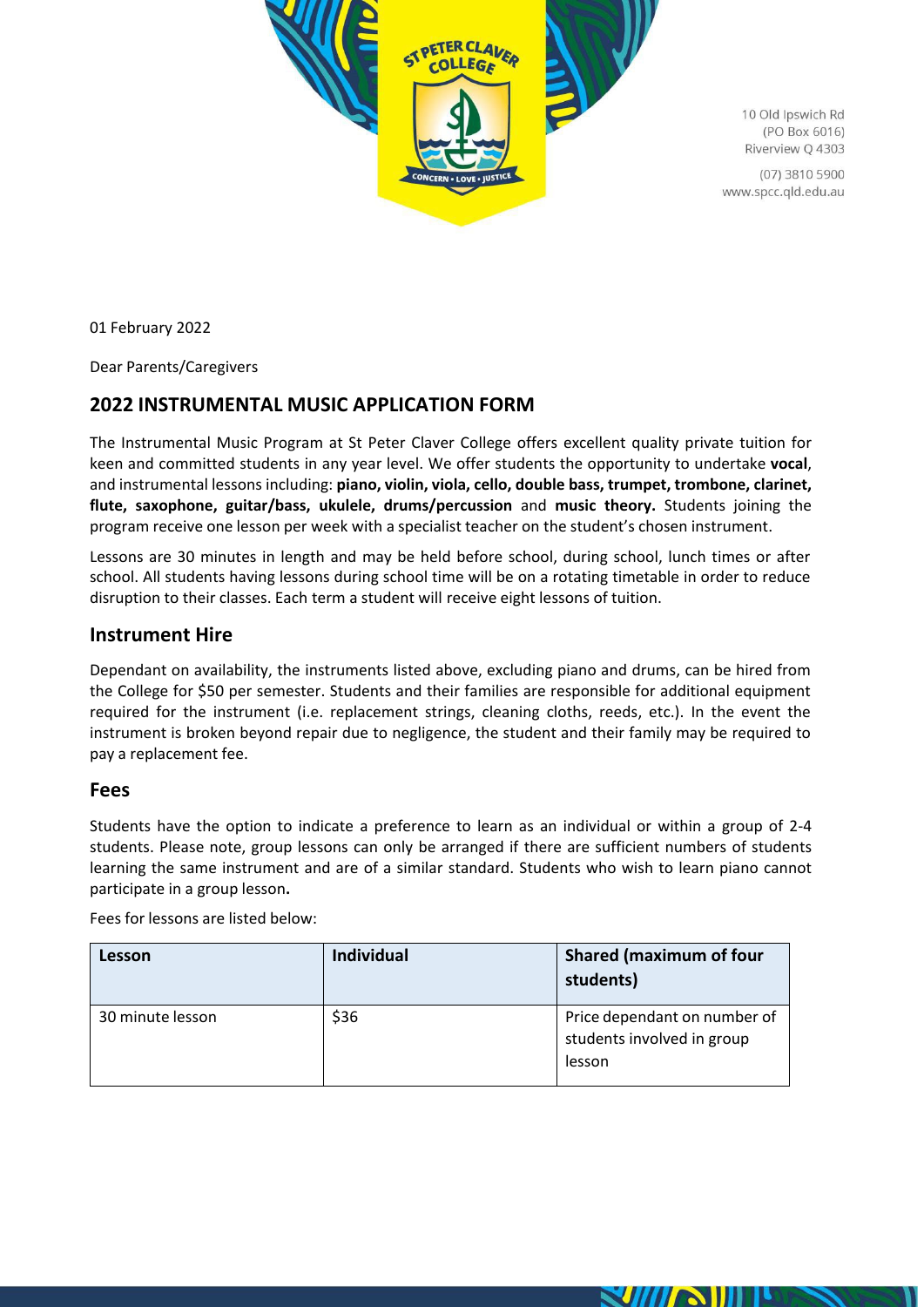# **Terms of Enrolment**

- If a student is unable to attend a lesson due to a school related event (i.e. excursion/incursion, assessment/exam), they must advise their Instrumental Music Tutor and the Instrumental Music Co-ordinator prior to their scheduled lesson. The Instrumental Music Tutor will endeavor to make up this lesson at another time providing they are given prior notice by the student or their parents.
- If a student is sick, we ask that you call/text your instrumental tutor and email the Instrumental Music Co-ordinator by 8:00 am on the day of the lesson.
- Students are expected to attend all lessons and bring all tutor books, music and instruments to each lesson.
- Enrolments are expected for a minimum of one semester (two terms).
- For refunds to be considered, four weeks' notice in writing via the Cancellation of Enrolment form is required for students withdrawing from the program.
- Parents are required to pay all lesson fees as indicated. If you have any problem with payment, please contact your Instrumental Music Teacher. Lesson fee arrangements are between the parents and the Instrumental Music Teacher.
- Students are automatically re-enrolled for lessons in the following school year unless parents provide notice in writing to the Instrumental Music Co-ordinator.

We hope that your involvement in the program will be fulfilling and enjoyable. If you have any further queries please contact the Instrumental Music Co-ordinator, Joanna Mason.

Yours sincerely

Jason Nash Terry Finan **Acting Curriculum Leader – The Arts Principal**

Enc: 2022 Instrumental and Vocal Tuition Enrolment Form

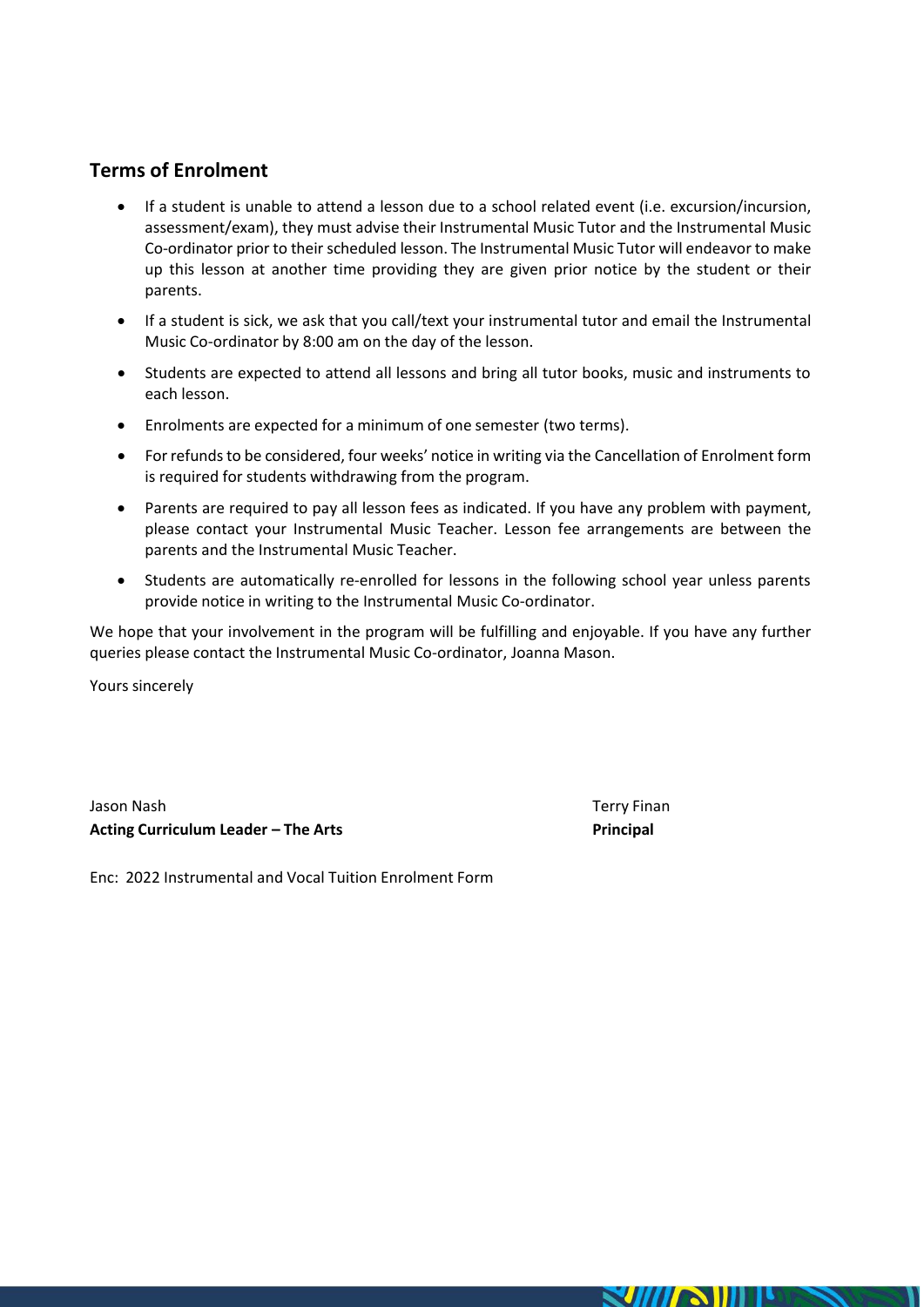### **2022 INSTRUMENTAL AND VOCAL TUITION ENROLMENT FORM**

| <b>Student Details</b>      |       |
|-----------------------------|-------|
| <b>Student Name:</b>        | Year: |
| Address:                    |       |
| Parent/Caregiver Email:     |       |
| Parent/Caregiver Mobile No: |       |

| I would like my child to be involved in learning: (please tick one of the following) |                             |             |  |
|--------------------------------------------------------------------------------------|-----------------------------|-------------|--|
| Singing                                                                              | <b>Drums and Percussion</b> | Violin      |  |
| Piano (individual only)                                                              | Guitar                      | Viola       |  |
| Flute                                                                                | Ukulele                     | Cello       |  |
| Clarinet                                                                             | Theory                      | Double Bass |  |
| Saxophone                                                                            | Trumpet                     | Trombone    |  |
| Other:                                                                               |                             |             |  |

| I would like lessons to take place on an: (please tick one of the following)                        |                     |  |
|-----------------------------------------------------------------------------------------------------|---------------------|--|
| <b>Individual Basis</b>                                                                             | Shared Group        |  |
| \$36 per lesson*                                                                                    | \$12-20 per lesson* |  |
| *Please Note: Fees are approximate. Instrumental Music staff will notify students of accurate fees. |                     |  |

Group lessons can only be arranged if there are sufficient numbers of students learning the same instrument, who also want group lessons.

**Request for instrument hire:** (please only complete if you wish to hire an instrument)

**SUITAIII** 

Type of instrument requested: